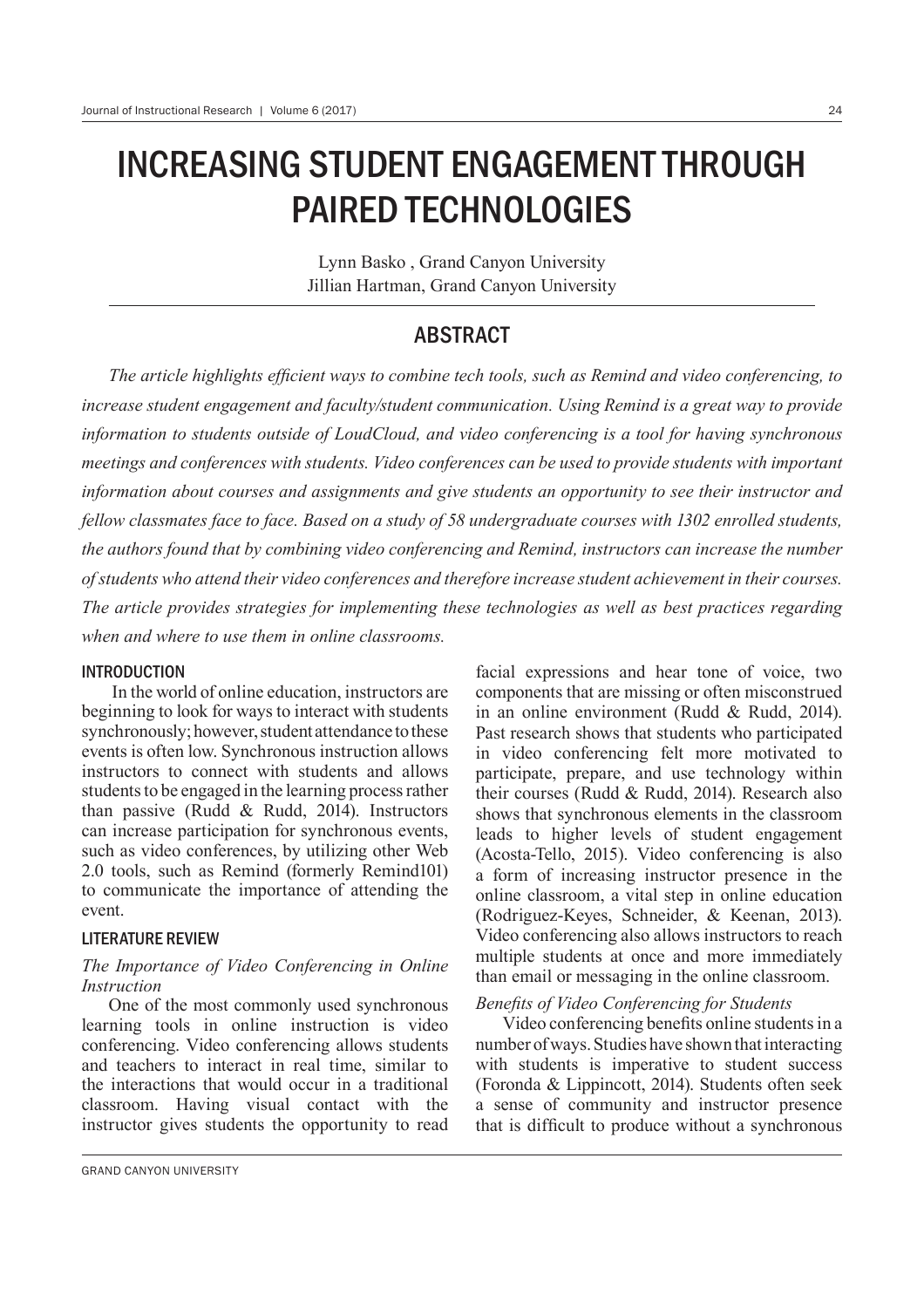component, such as video conferencing (Tunks, 2012). Video conferencing gives the instructor the opportunity create an environment where students can build relationships with the instructor and other students from anywhere in the world (Ellingson & Notbohm, 2012). Video conferencing allows students to be active in their education and learning by communicating and collaborating with others, rather than passive learning that often occurs in an online setting (Tunks, 2012). Additionally, video conferencing teaches the students a new technological tool that they can then use in future courses or throughout their careers (Ellingson & Notbohm, 2012; Rudd & Rudd, 2014). These numerous benefits for students show that video conferencing is an impactful tool to implement in online learning.

# *Benefits of Video Conferencing for Instructors*

In addition to having numerous benefits for students, video conferencing also benefits instructors. This tool allows instructors to be creative in their instruction and actively engaged in the content with their students (Tunks, 2012). It also allows instructors to have personalized conversations with students to help them individually succeed in the course. This leads to students having a stronger perception of teacher presence in their education and increased instructor relevance, which is essential for students in online courses (Rodriguez-Keyes, et al., 2013). According to past research, the instructor is considered a critical factor for student success (Tunks, 2012); therefore, increasing instructor presence can lead to student success in the course. In addition to video conferencing, instructors can use other Web 2.0 tools to increase their presence in the online classroom.

# *Using Remind to Connect with Students*

In order to have more connection with students, instructors can use other Web 2.0 tools, such as Remind, to communicate with students. Currently, the number one preferred form of communication for college students is text messaging (Bobbitt, Inman,  $&$  Bertrand, 2013). Remind allows instructors to communicate with students via text messaging or email, whichever format the student chooses. This allows teachers and students to be connected from multiple devices and therefore increases the speed in which messages are received (Bobbitt et al., 2013; McCoy, 2016). Communicating with instructors on a regular basis and through multiple formats increases a sense of instructor presence for students (Tunks, 2012). Past research shows that students prefer Remind as a communication tool to other communication methods and would like to have it used in more classrooms. Students also noted that using Remind assisted them in getting assignments completed on time and was the quickest and most efficient form of communication from their instructors (Bobbitt et al., 2013; McCoy, 2016). Instructors can use Remind for multiple purposes, such as due date reminders, holiday announcements, and notifications of upcoming meetings, such as video conferences.

# AUTHORS' EXPERIENCES

# *Lack of Student Participation in Video Conferences*

In early efforts to incorporate synchronous video conferencing into online courses, the authors found that attendance was often low. After using Zoom video conferences in a total of 20 undergraduate courses with a total of 453 students, the attendance rate for the conferences was only 18% of students enrolled in the classes. This made the meetings less effective as the purpose is to increase engagement between students as well as with the instructor. Lack of participation led to decreased motivation for instructors to continue attempting to use synchronous video conferencing in their online courses. Instructors identified the lack of student participation to be caused by limited communication of video conferencing dates and times. From the authors' experiences, students were not receiving the information regarding the importance of the conference in a timely manner and according to Acosta-Tello (2015) understanding the importance of spending their time at a synchronous event is crucial to student participation at the event. As students are moving away from using email and are choosing to use text messaging instead (Bobbitt et al., 2013), it was imperative that instructors found a more convenient and reliable way for communicating information regarding the video conference schedule. Instructors found Remind to be a useful tool for this communication.

# *Combining the use of Remind with Video Conferencing*

Instructors found that using Remind to inform students of video conference dates and providing a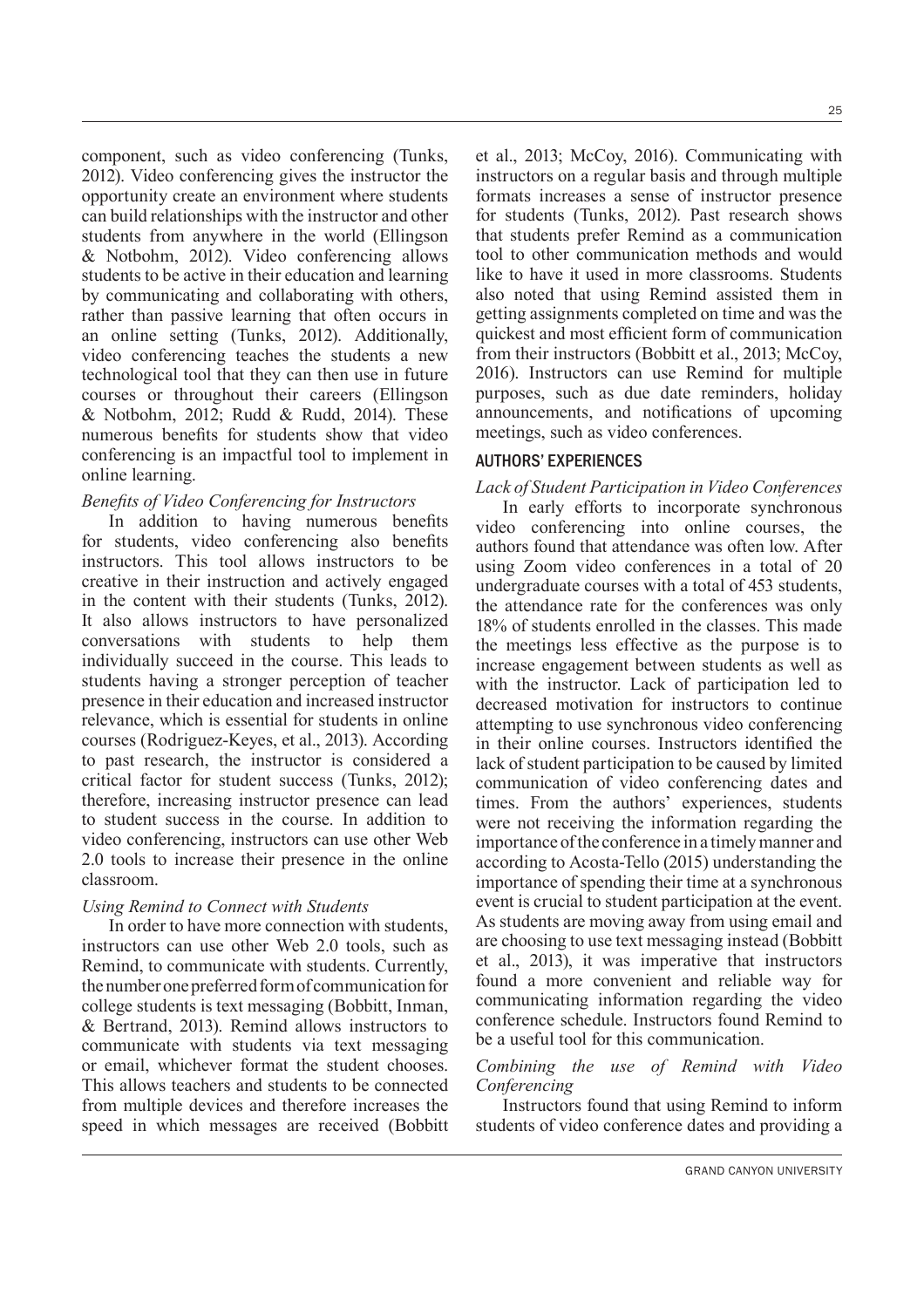live link to the conference, in addition to posting the information in the online classroom, increased the student participation in the video conference. Before the implementation of Remind, only 18% of students from 20 undergraduate courses attended the Zoom video courses. Based on this data, the authors implemented the use of Remind and kept track of the student attendance rates at the Zoom conferences.

Both authors implemented Remind as a messaging system for providing text message reminders to students throughout their undergraduate courses. The Remind system was set up before the course started so that students would have access to the sign up information on the first day of the course and throughout the first week. Within the first week of each course, messages were sent in Remind telling students about the upcoming Zoom conference that would take place during the second week of the course. No other changes were made to the course materials, announcements, curriculum, or discussion forum messages in regard to the Zoom conference in an effort to isolate the variable of adding Remind to the classroom as a notification system for the Zoom conference.

The authors implemented the combination of Remind and Zoom in 38 undergraduate courses with 849 students enrolled. During this time, the percentage of students attending the Zoom conference rose to  $34\%$ . Additionally, the majority of video conferences attendees were the same students who chose to participate in the Remind program. This shows that students using Remind are more aware of the video conferences and choose to attend them rather than the students who did not use Remind.

In addition, there appears to be a correlation between student success rate and students who participated in the video conference; 92% of students who attend the initial course video conference passed the course. As the rate of attendance at the video conference increased with the implementation of Remind as a notification system, this may show that combining the two technologies leads to higher student engagement and, potentially, higher levels of student success. More research needs to be conducted in this area; however, this early data reflects the importance of promoting high levels of participation at synchronous events such as video conferencing.

#### *Best Practices for Combining Video Conferencing with Remind*

1. Set up Remind. Visit www.remind.com and create an account. Once a class is created in Remind, schedule announcements, including reminders about the video conference, right away. Remind announcements should be saved in a Word document to use again in the next class.

2. Schedule a video conference. A suggested service is Zoom at www.zoom.us. The conference should not be during the first week of class so students have time to get started with Remind.

3. Get the word out. Create announcements and discussion forum posts to let students know about both Remind and the video conference. Remember, once students sign up for Remind, they will also get extra messages about the video conference, so advertise both technologies. Create these posts and announcements when the online classroom is set up to prevent having to look up codes, dates and times later on. This also allows students to have access to the information as early as the first day of class.

4. Spark interest. Be sure to include some type of incentive or motivator for students to attend the video conference. This incentive can be participation credit, statistics about how students' grades tend to be higher when they participate, or even a pass for a late assignment Acosta-Tello (2015). Giving students credit of some kind for signing up for Remind and then again for attending the video conference will double their motivation.

5. Share the video conference results. Even if students could not make the live conference, it is always great to share the video with the class so that the information can be shared and student learning can be increased Acosta-Tello (2015). If the video is shared in the discussion forum, it can also be used as a CAT (classroom assessment technique) in some cases. Additionally, sharing a video of the first conference can be very motivational for students to attend a second conference if one will be offered

# **CONCLUSION**

For online educators, it is important to create a sense of presence in the classroom and one way to accomplish this is through the use of synchronous events, such as video conferencing. For these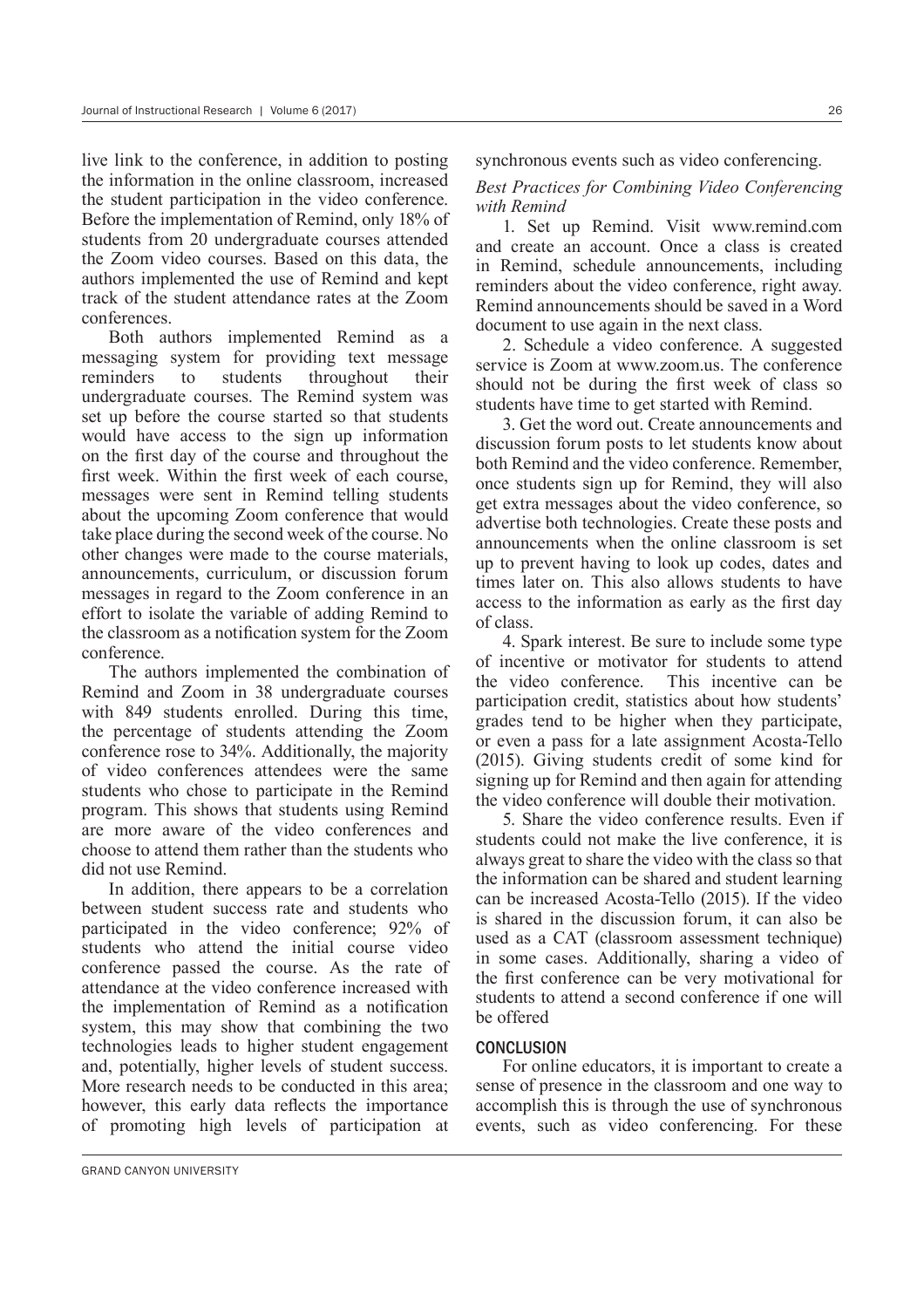events to be successful, educators must find creative ways of communicating the event details and the importance of attending the event to students. As text messaging is a common avenue of communication for many people today, the authors of the study implanted the Remind text messaging system to increase communication regarding upcoming video conferences with students. By implementing this system, the attendance at the Zoom meetings rose from 18% to 34%, in the authors' experiences. This data shows that using Remind as a communication tool to inform students of upcoming video conferences increases student participation at those conferences